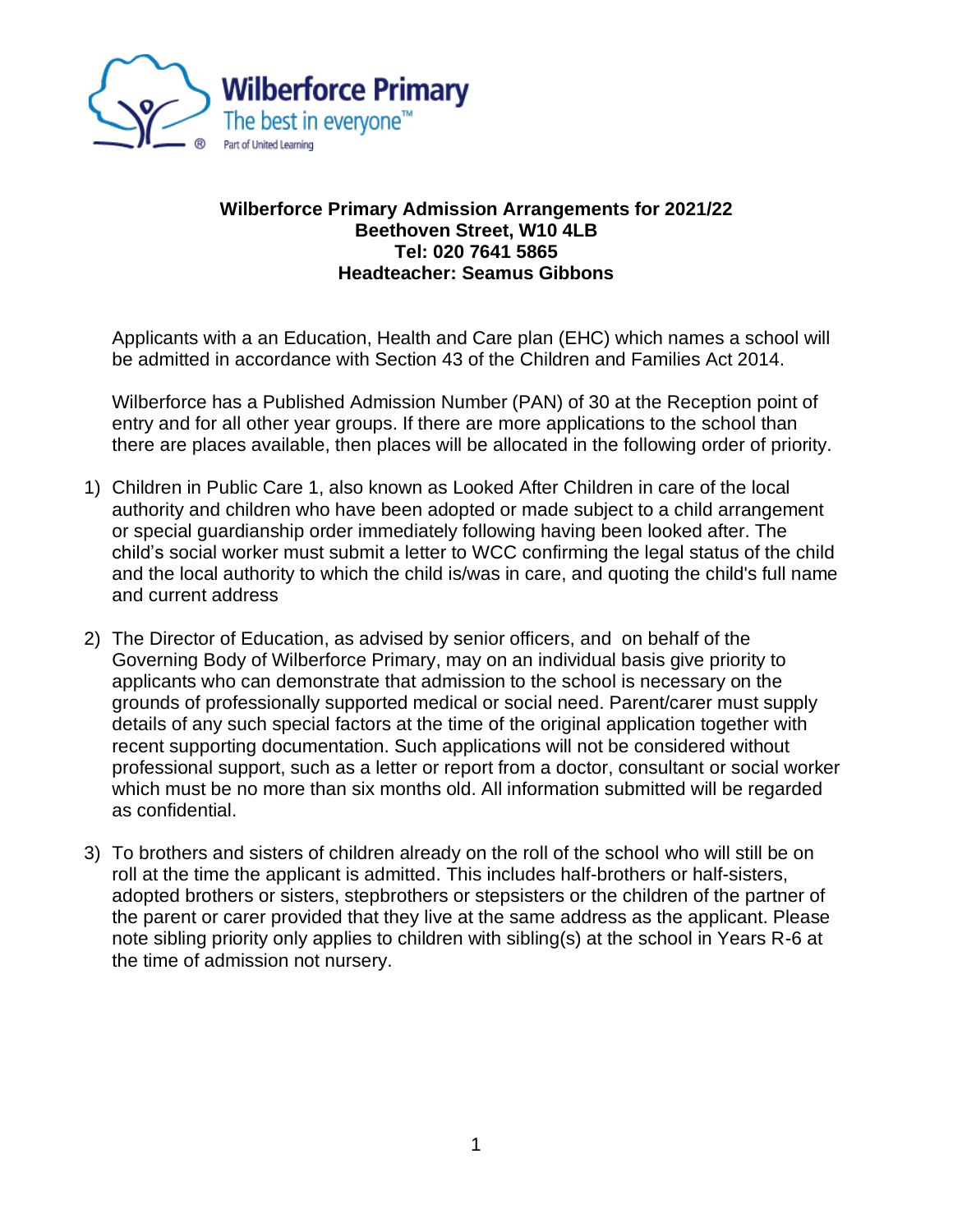

If in any of the categories 1, 2 or 3 there are more applicants than there are places available, priority will be given to applicants who live nearest the school on the basis described in (4). If applicants share the same address point (for example, those who live in the same block of flats or shared house) priority will be determined by random allocation. Routes will be measured to four decimal places (if necessary). If two or more applicants live at exactly the same distance from the school, the offer of a place will be determined by random allocation.

4) Children living nearest to the school calculated as a straight line.

In category (4), nearest to the school will be calculated using a straight line (as the crow flies) measurement from the child's home 'address point' determined by Ordnance Survey Data to the nearest entrance for pupils, as determined by WCC using its computerised measuring system. The child living closest to the school will receive the highest priority. Accessibility by car or public transport will be disregarded.

If applicants share the same address point (for example, those who live in the same block of flats or shared house) priority will be determined by random allocation. If two or more applicants live at exactly the same distance from the school, the offer of a place will be determined by random allocation.

**Twins, triplets and multiple births** – twins, triplets and multiple birth children will be considered as individuals alongside all other applicants. Every effort will be made to accommodate twins or multiple birth children within the same school even if this means that the PAN will be exceeded.

**Children attending nursery class at a school** - Parents of children attending the nursery class at a school must reapply for a reception class place. There is no automatic transfer from the nursery class to the reception class at a school. The infant or primary school where a child attends a nursery class will not necessarily be able to offer a place in reception.

**Split residence** - Where a child lives with parents with shared responsibility, the address where the child spends the majority of the school week should be used for the school application. If there is a genuine 50/50 shared arrangement in place, the address where the child lives is determined using a joint declaration from the parents stating the pattern of residence. In cases where an agreement cannot be agreed and child Benefit is claimed, the address that is registered for this claim will be used.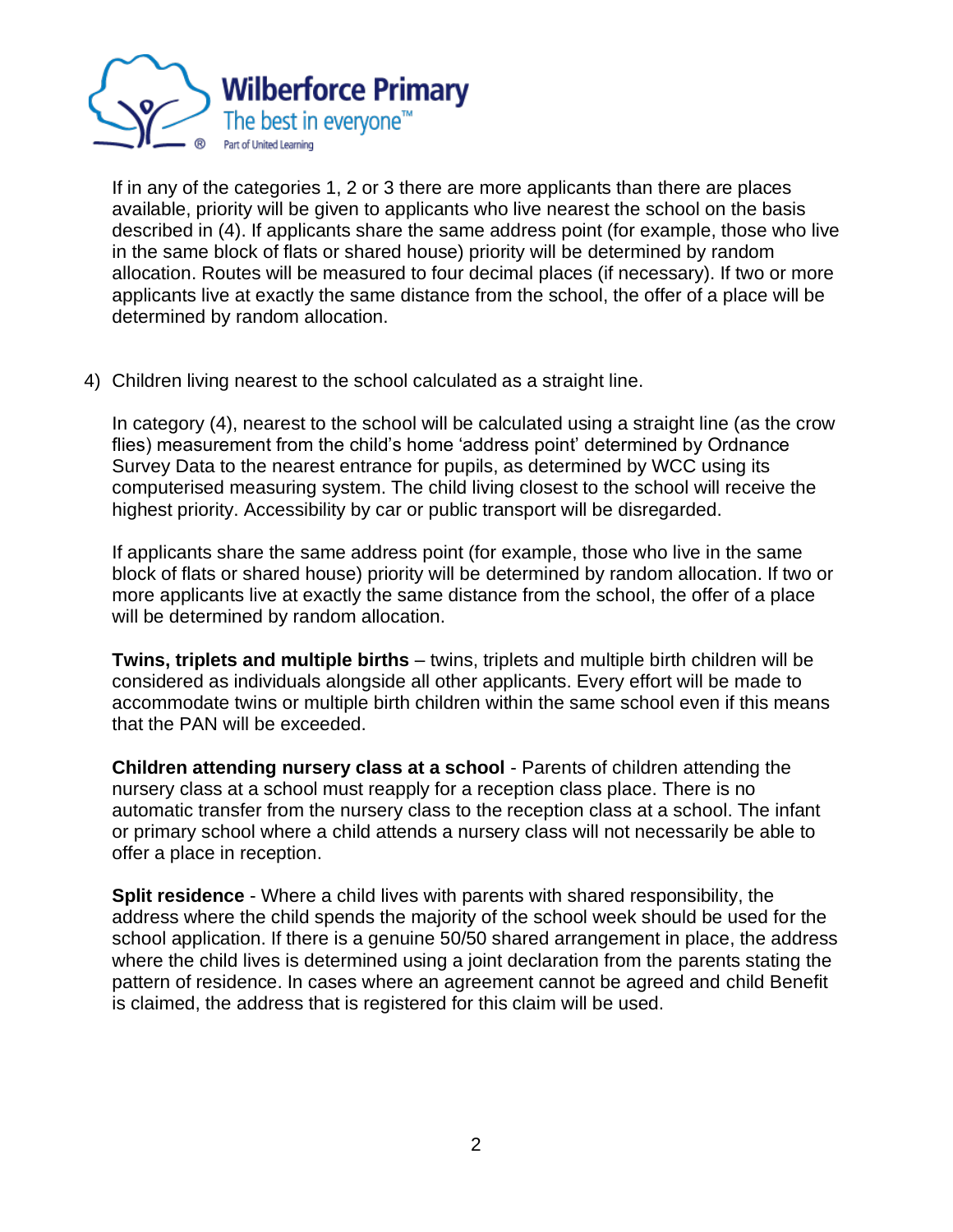

**Date of admission/deferred entry** - Children will normally be admitted to the reception year for community primary schools in the September following their fourth birthday.

In line with the Admissions Code, parents can defer their child's entry to the reception year until later in the school year, where they have been offered a place at a school to start before they are of compulsory school age. Where entry is deferred, the school will hold the place for that child and not offer it to another child. However, entry cannot be deferred beyond the beginning of the term after the child's fifth birthday, nor beyond the end of the Reception Year. In practice this means that parents could defer entry until January for children born between 1st September and 31st December, or until April for children born between 1st January and 31st August. Parents can also request that their child attends part time until he/she reaches compulsory school age.

**Requests to apply for Reception in the following year** - Requests for admission outside of the child's chronological year of entry will be considered in accordance with para. 2,17 (Admissions Code). Such requests would normally apply to children that are Summer born (between April and August) and there are significant reasons that would benefit the child's academic, social and emotional development by starting reception in the following year as opposed to Year 1. The governing body must make decisions on the basis of the circumstances of each case, informing parents of their statutory right to appeal. The headteacher of each of the school(s) applied for will be informed of the request and their views taken into account. This right to request a later admission, does not apply if the child is offered a place in another year group at the school. Each case will need to be supported by a professional (e.g. GP, social worker) that provides the reason for admissions outside of the chronological year group.

**Method of Application** - Parents/carers must apply on the Common Application Form of the local authority where they live. This can be completed online <https://www.westminster.gov.uk/starting-primary-school> or on a paper can be requested from the Home LA's Admissions Team.

**Closing Date and Initial Notification Date** - Under the WCC coordinated admission arrangements the closing date for reception class applications will be 15 January 2020.

**Late applications**- Applications received after the set closing date will be accepted but will not normally be considered for a place at the school until after the initial offer date.

**Waiting List** - Unsuccessful applicants (including any applications received after the closing date) will be included on the school's waiting list ranked in order of priority under the published oversubscription criteria, without regard to the date that the application was received. Please note a child's position on the waiting list can go down as well as up. For example, if a new application is received or if a child on the list moves nearer to